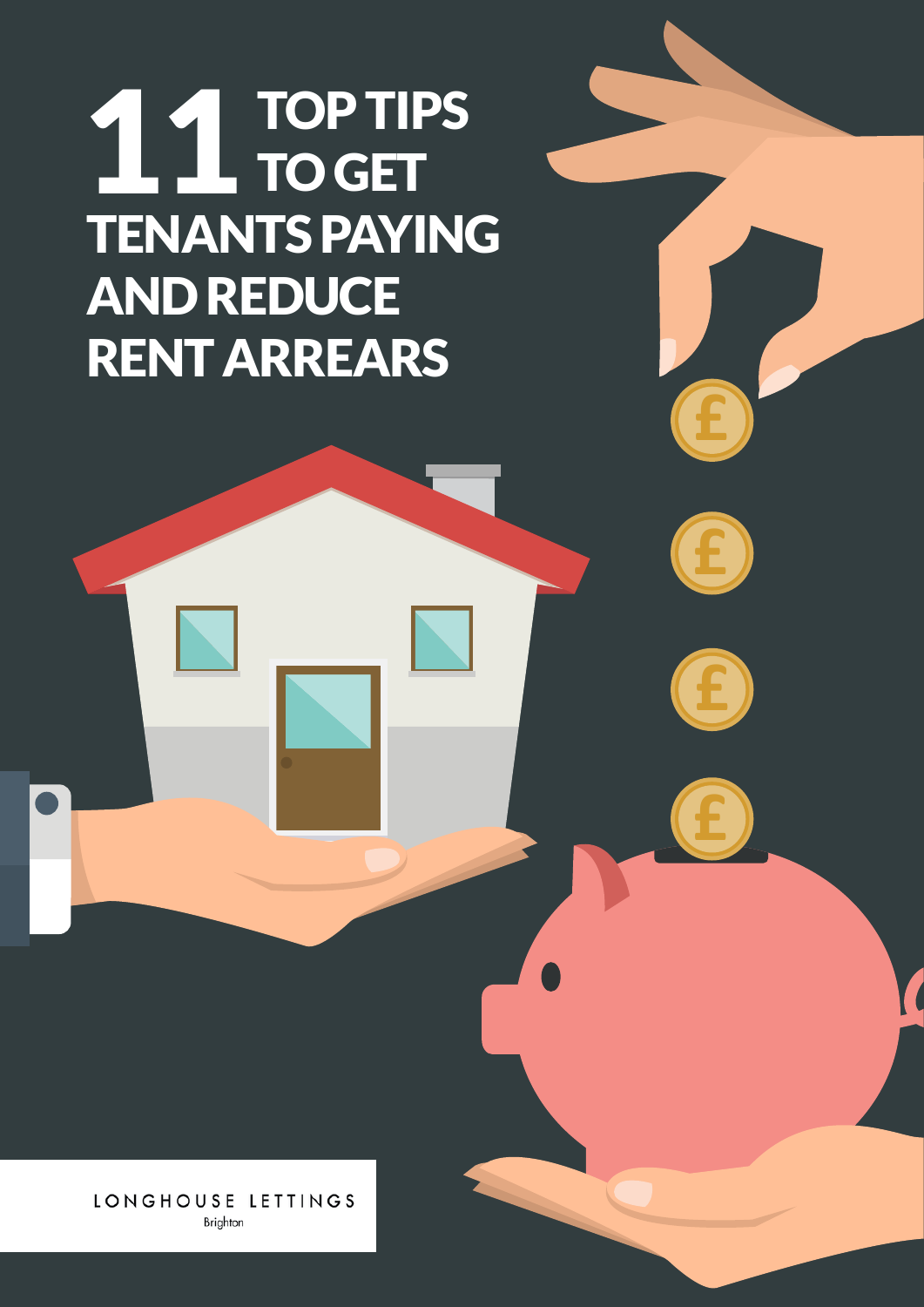## LONGHOUSE LETTINGS

**Brighton** 

Since March, the Covid-19 pandemic has affected many people's finances due to its impact on the global economy.

As well as some landlords, many tenants will have been affected by having to take a pay cut, being furloughed or, in the worst-case scenario, losing their employment.

The knock-on effect of this is that some tenants' ability to pay rent has been hampered, something which then has financial consequences for you, the landlord.

The majority of tenants will be doing their very best to pay as much as they can and keep their debt to a minimum.

But what can you do as a landlord to encourage tenants in arrears to pay back what they owe? Here are our 11 top tips...



#### **1. Stay proactive and remain on the front foot**

If you haven't already, it's a good measure to contact your tenants first and let them know that you are there to help. If you don't know the details of their financial situation, there's nothing you can do to help them.

Contacting them first can help you to prepare your own finances and reduce the shock impact of any changes to your rental income. By showing your tenants that you are approachable and friendly, you can build a stronger relationship and increase the chances of them paying back what they owe.

### **2. Be sympathetic to your tenant's circumstances**

The Covid-19 pandemic has been an unexpected and challenging period for everyone for a variety of reasons. Therefore, if your tenants are having trouble financially, it's important that you are sympathetic and do everything you can to help.

What's more, remember to take people's health into account. If your tenants are sick or unable to work due to Covid-19, this is likely to impact their ability to pay rent.

## **3. Work with a reputable letting agent**

Dealing with rent arrears can be daunting and stressful for landlords, particularly if you are relatively new to the market. By working with an experienced letting agency, you can have the peace of mind that they are handling all communications and have the systems in place to manage rent arrears effectively.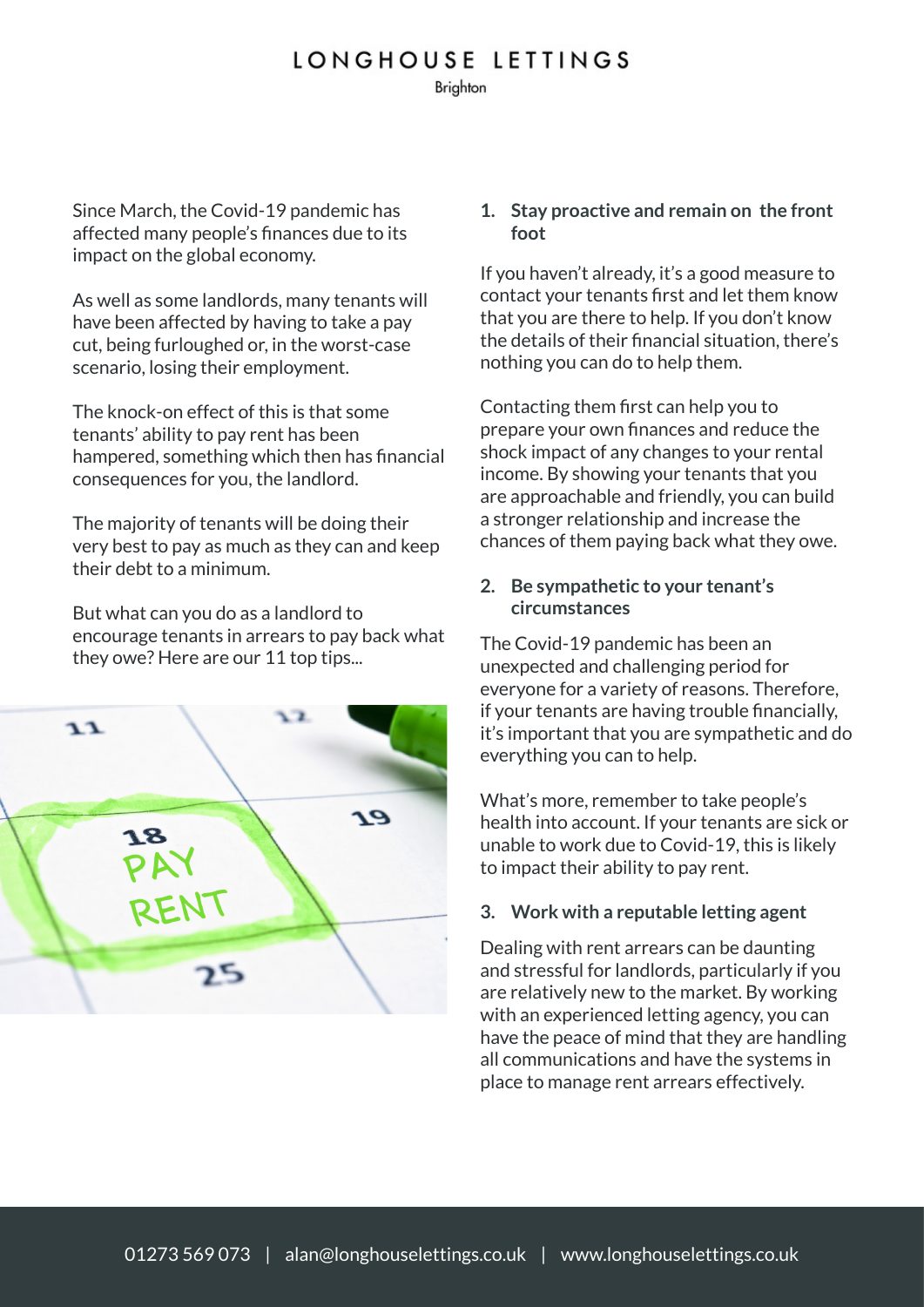# LONGHOUSE LETTINGS

**Brighton** 



The best letting agents are well-versed in communicating with tenants and will have various strategies in place to encourage them to pay their rent and reduce their debt.

#### **4. Use technology to your advantage**

Encouraging your tenants to organise standing orders is a simple and effective way to reduce rent arrears. It stops tenants withholding rent and means they don't have to remember to pay you every month.

Meanwhile, recording all details of payments digitally can provide you with a clearer picture of who owes what and how your overall portfolio looks. It also provides you with a clear paper trail if you need to provide evidence at a later date.

#### **5. Make sure everything is in writing**

Although it's important to speak to your tenants regularly, when agreeing conditions around the tenancy, you must make sure everything is followed up in writing.

This provides you with evidence if you need it in the future to prove something that has

been agreed. These days, contacting your tenants in writing via email, text or WhatsApp is perfectly acceptable.

#### **6. Have you spoken to the guarantor?**

When some tenancies are signed - particularly those involving students - a guarantor is named as someone who will be liable to pay the rent if the tenant defaults.

If your tenant is in arrears, now is the time to contact the guarantor and make them aware of the situation. They are likely to be a close friend or family member, so they could be in a better position to encourage the tenant to pay up, especially if their own money is at risk.

#### **7. Advise tenants about the options available to them**

If your tenant is having difficulty paying their rent, it could be beneficial to explain to them the various options for financial support which are available.

These include Universal Credit and the Self-Employed Income Support Scheme, which could help them to pay back some of what they owe.